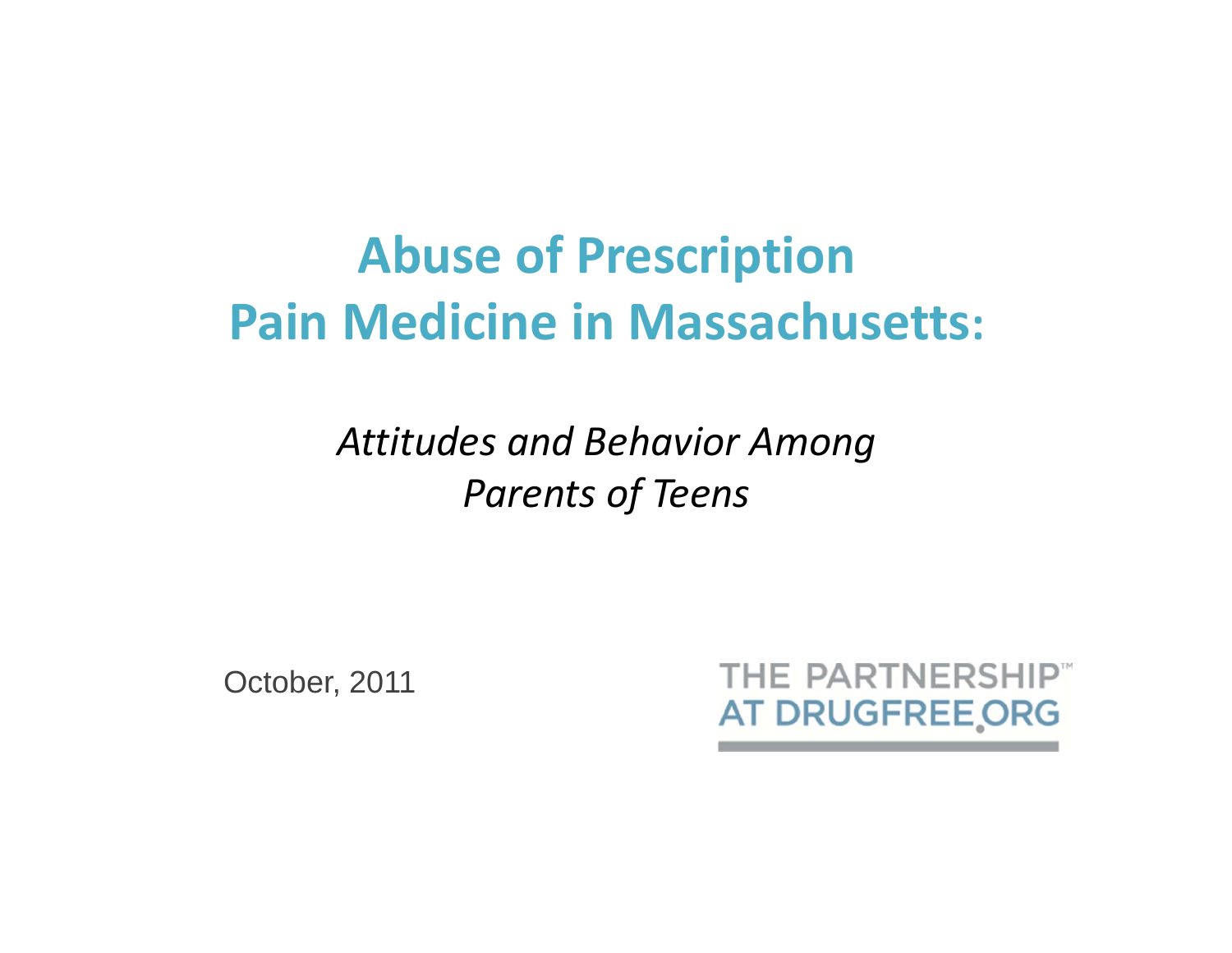## Background and Methodology

#### **Overview**

- $\bullet$  The Partnership at Drugfree.org conducted an online study to understand parents' behaviors and perceptions about prescription pain medication in the Commonwealth of Massachusetts.
- $\bullet$ Interviews were conducted from September 19, 2011 – September 22, 2011.

#### **Methodology**

- •Ten minute online quantitative survey
- $\bullet$ Respondents recruited via national panel sample

#### **Sample**

- •305 Total Respondents
- All respondents are primary caregivers of children 12-25 years living at home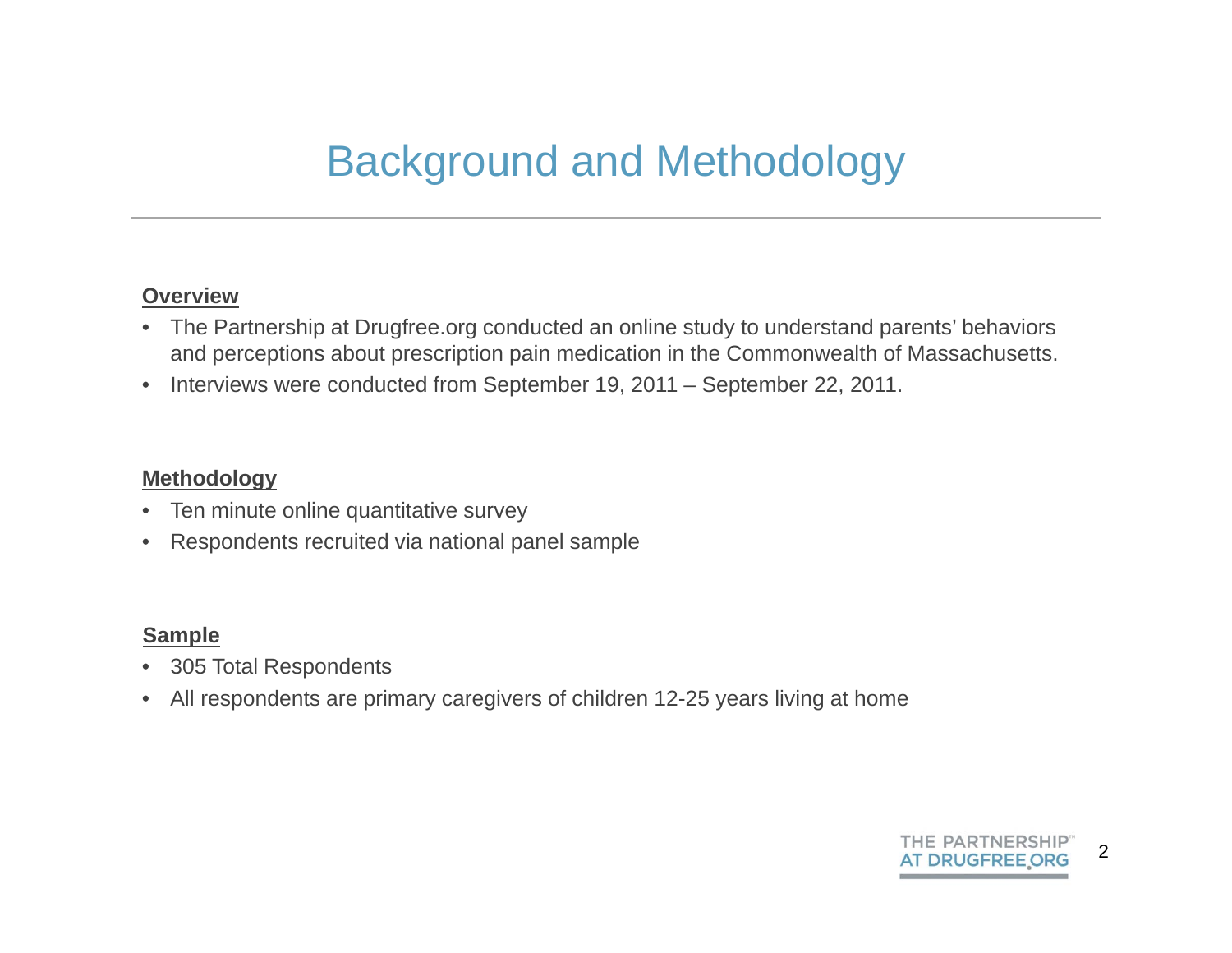## Key Findings

- Over half of Parents (56%) say their children have access to their prescription pain medication.
- $\bullet$  Currently, the kitchen (36%) is the top storage location for prescription pain medications, followed by the bathroom (31%) and bedroom (25%).
- $\bullet$  A third (30%) of those who still have pain relievers at home keep them in case someone in their family needs them in the future.
- • Nearly half of Parents (45%) say they have taken pain relievers without a prescription at some point. Nearly all have used them for physical pain.
	- 14% say they have ever given their children pain medications without a prescription.
- Only 4% of Parents believe their children have used prescription pain relievers without their knowledge and 13% say they believe their children's friends use pain killers to get high.
- According to Parents, teens get pain killers from friends (86%) or by taking them from their own homes (75%).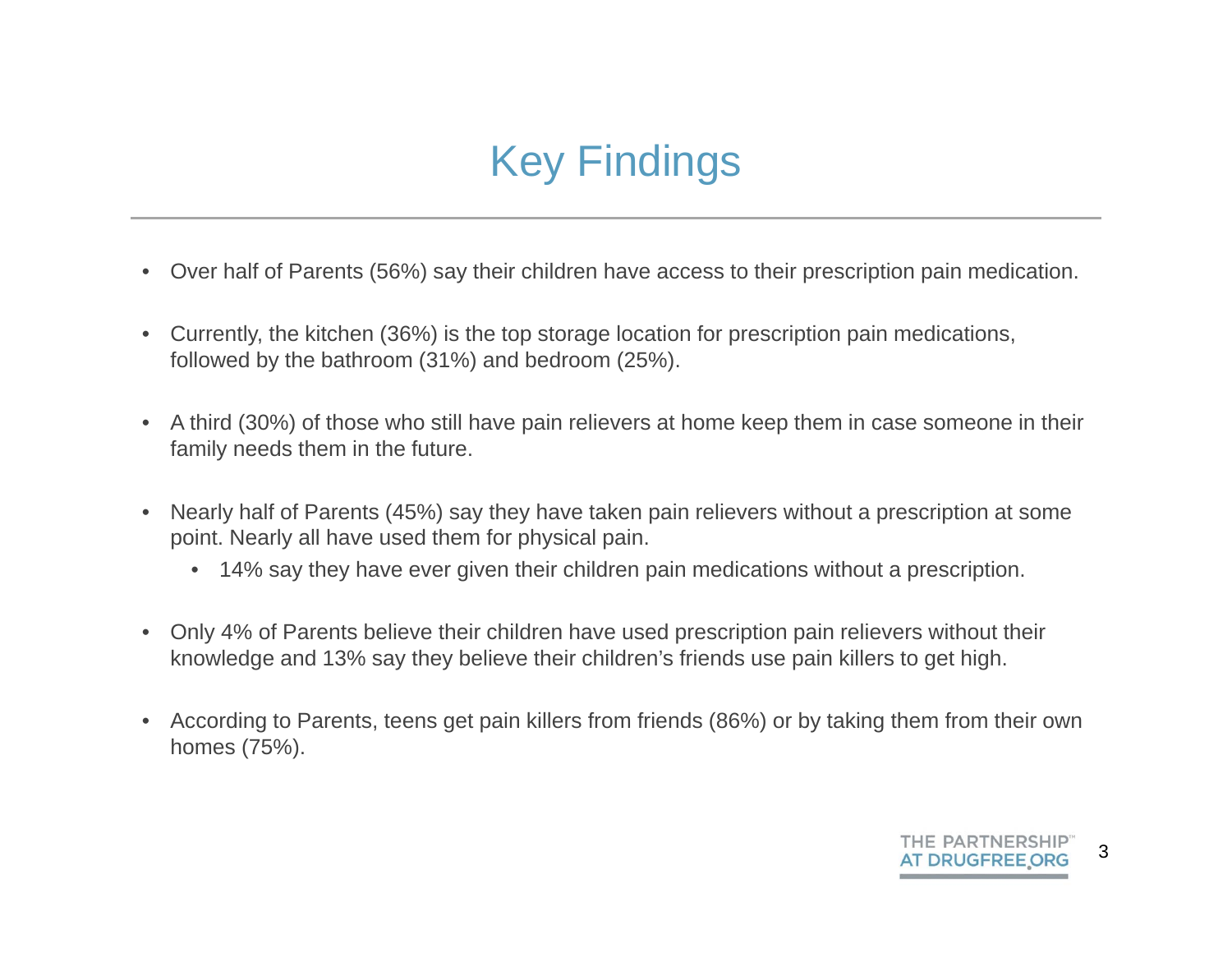- A third (34%) of respondents say that their own parents use prescription pain relievers, but only 19% have spoken to grandparents about safeguarding their medications.
- $\bullet$  Almost everyone (94%) acknowledges that, if abused, prescription pain relievers can be as addictive as heroin. However, only 30% are certain that the active ingredient in pain killers is similar to heroin.
- All Parents (97%) say they have discussed the dangers of alcohol and street drugs with their children but only three-quarters (76%) have specifically discussed prescription pain killers.
- 87% of Caregivers say they would know what to do if their child was abusing pain killers. Three-quarters (74%) would first call their pediatrician and two out of five (43%) would call a treatment center.
- Only two-thirds (67%) of Parents express having concerns over their child using any type of substance. Alcohol (33%) is the top substance that worries them, followed by marijuana (11%).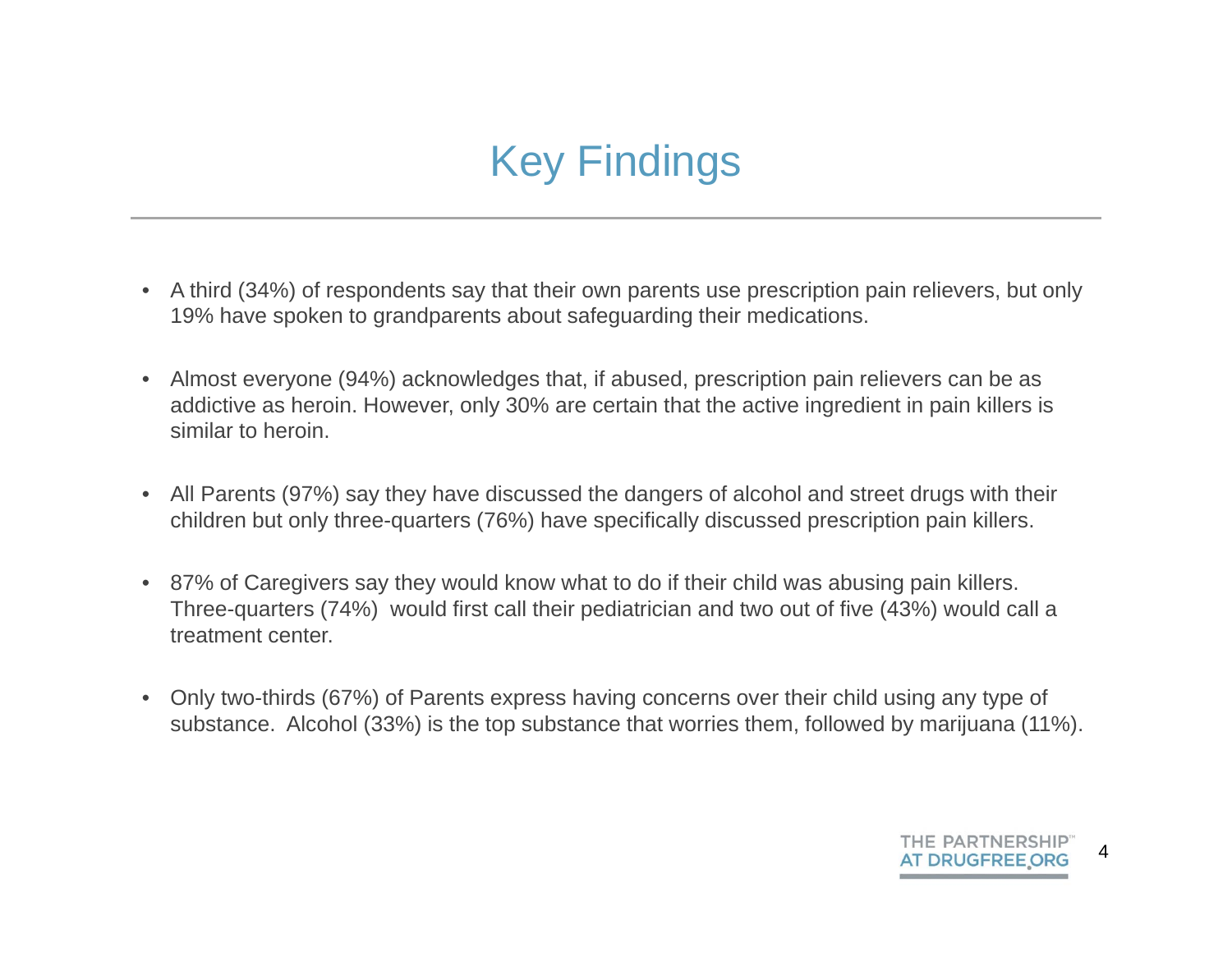

## **DETAILED FINDINGS**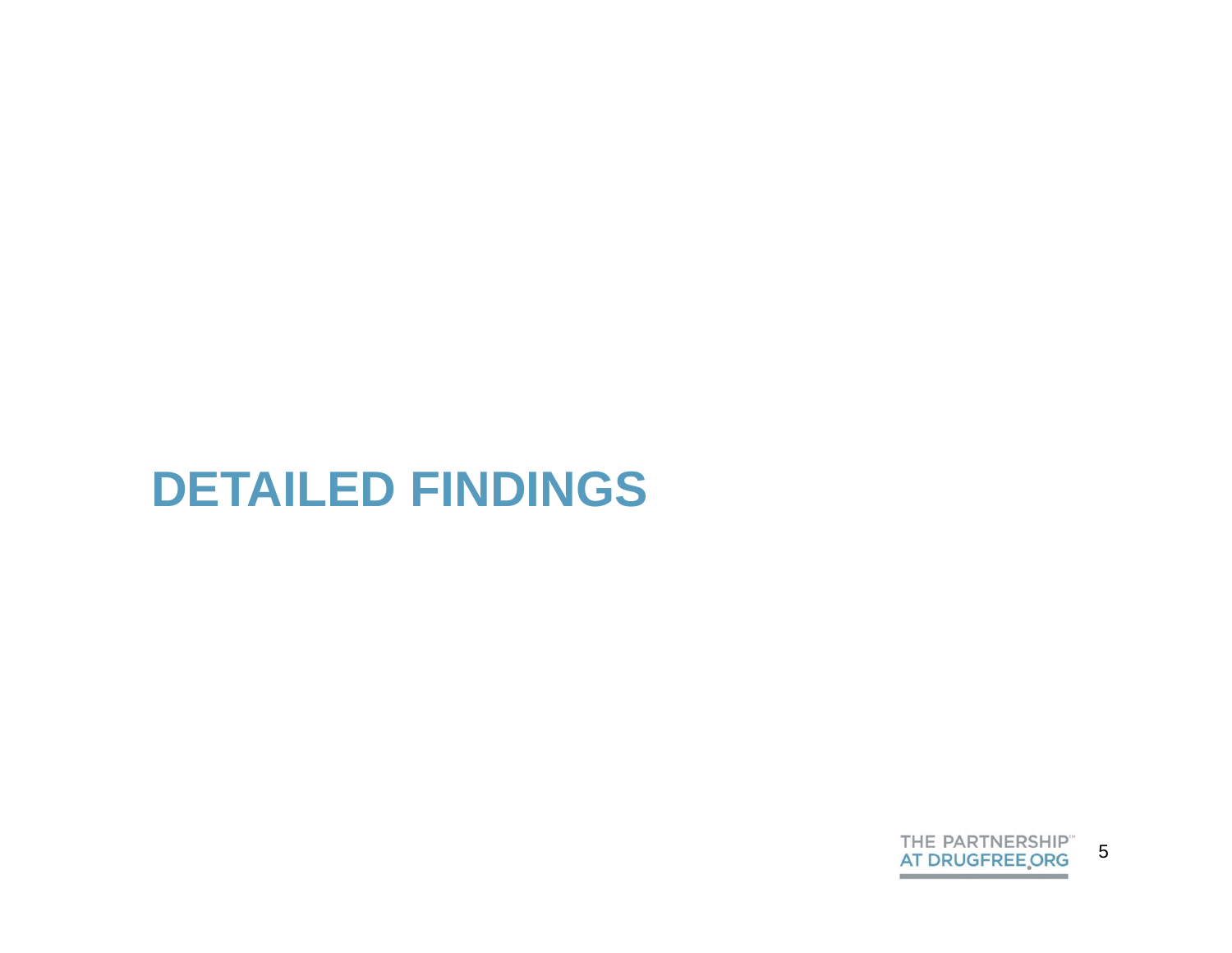#### *Do Children Have Access to Medications?*

*Over half of Parents say that their children have easy access to the prescription medicine kept in the house.* 



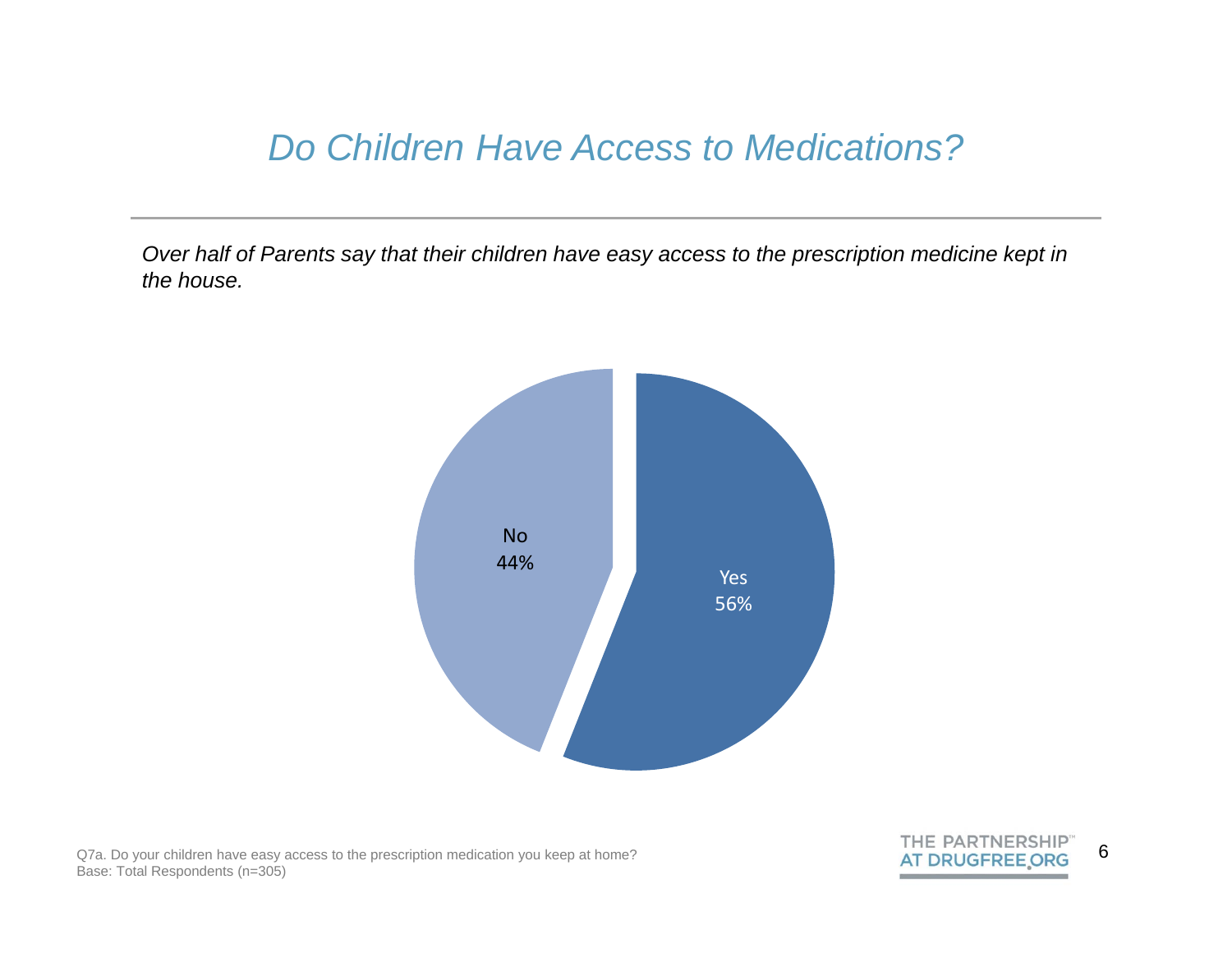### *Primary Storage Locations for Medication*

*The kitchen is the most popular location to store medications, followed by the bathroom and bedroom.* 



7

THE PARTNERSHIP" **AT DRUGFREE ORG**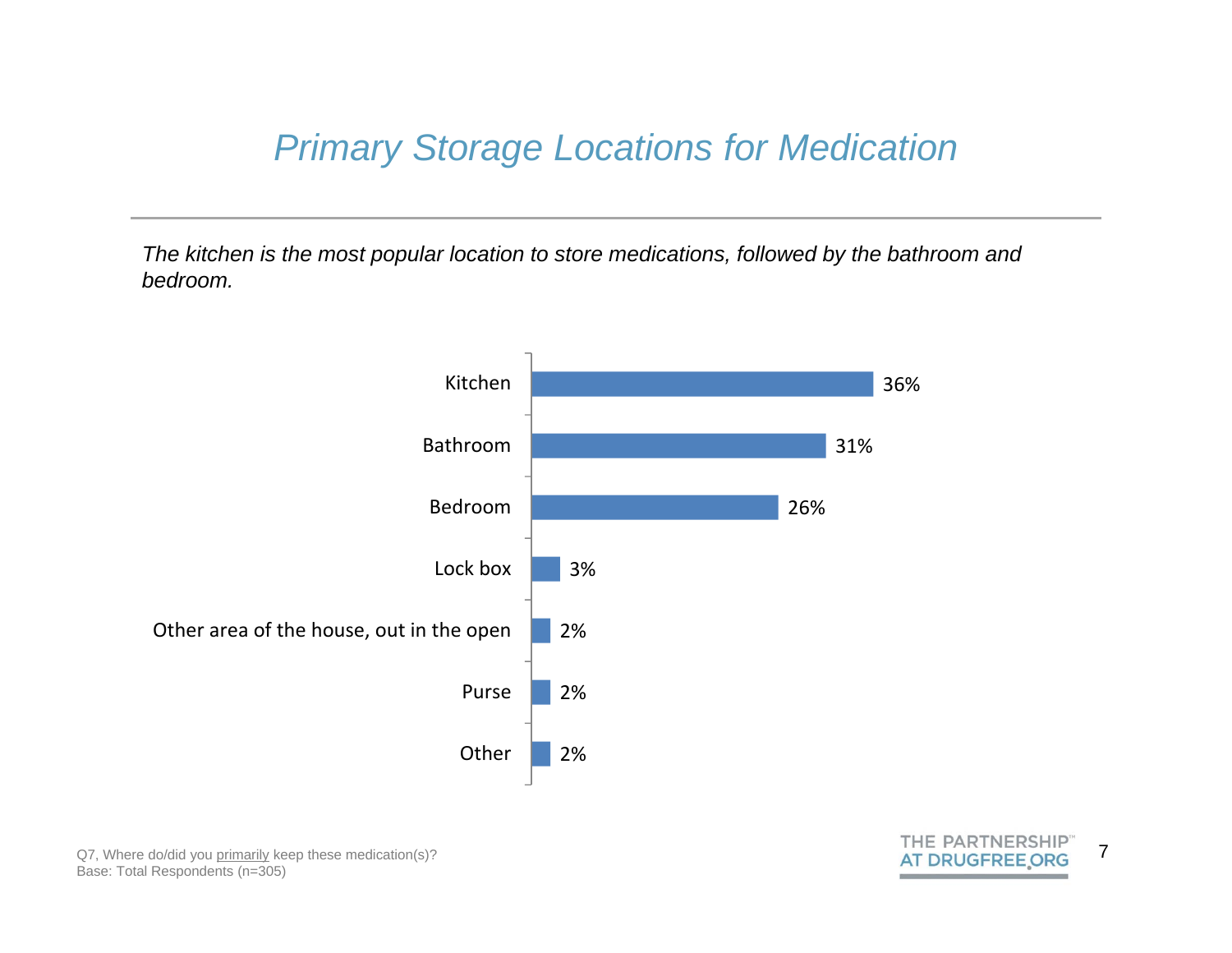### *Reasons Why Still Have Medication at Home*

*Nearly a third of Caregivers who still have prescriptions at home are holding onto them in case someone else in their household needs pain medication.* 



#### *Among 56% of respondents who still have medications at home*

Q8. Do you still have any prescription pain medication in your home? Q9. What is the main reason you still have it.? Base: Total Respondents (n=305), Still have RX (n=171)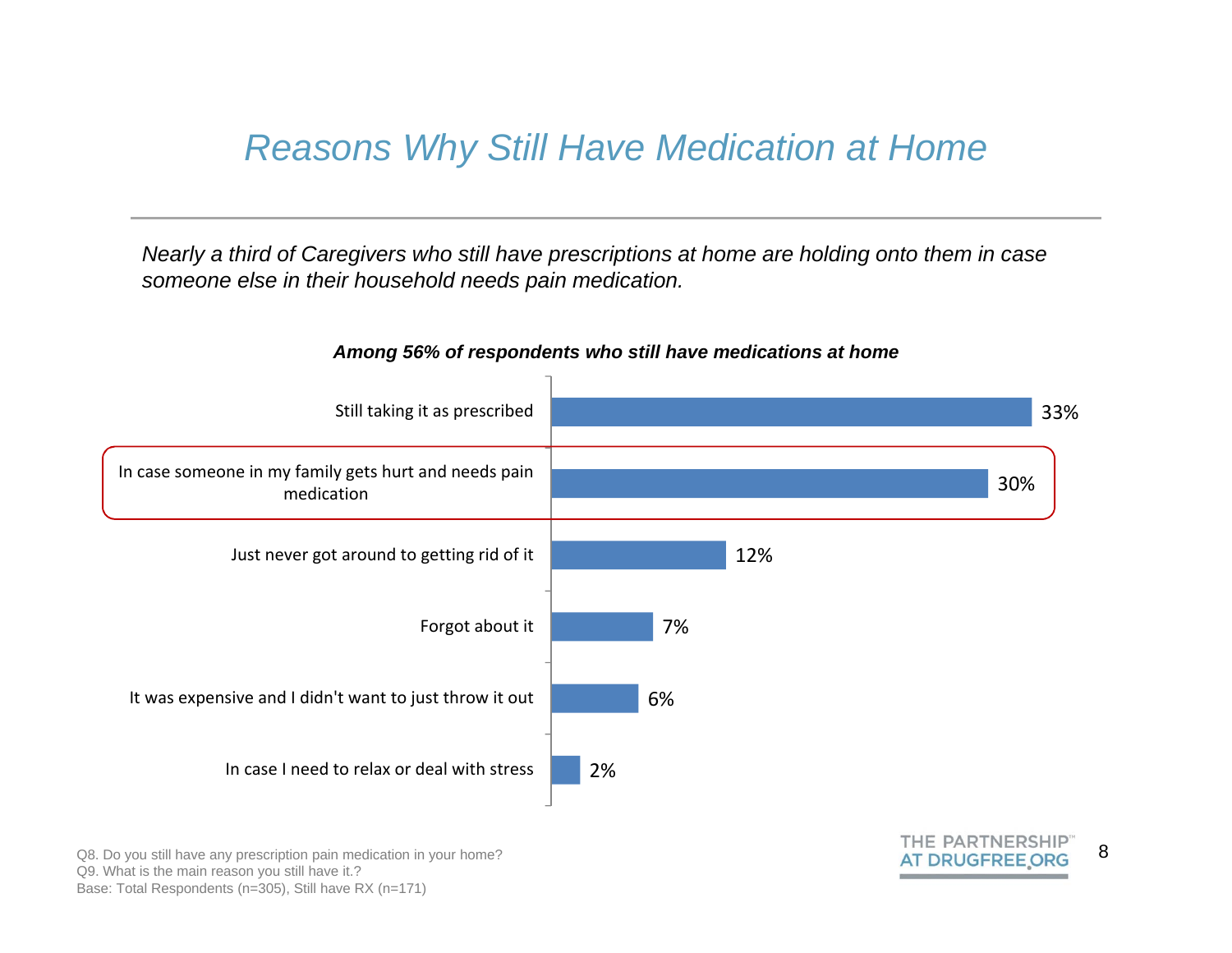### *Ways of Disposing of Prescription Medication*

*A quarter of caregivers who no longer have medications opted to flush any leftovers down the toilet. Only 5% participated in a drug take-back program.*



#### *Among 44% of Respondents who no longer have medications at home*

Q8. Do you still have any prescription pain medication in your home? Q10. How did you dispose of your prescription medications? Base: Total Respondents (n=305), Do not have RX (n=134)

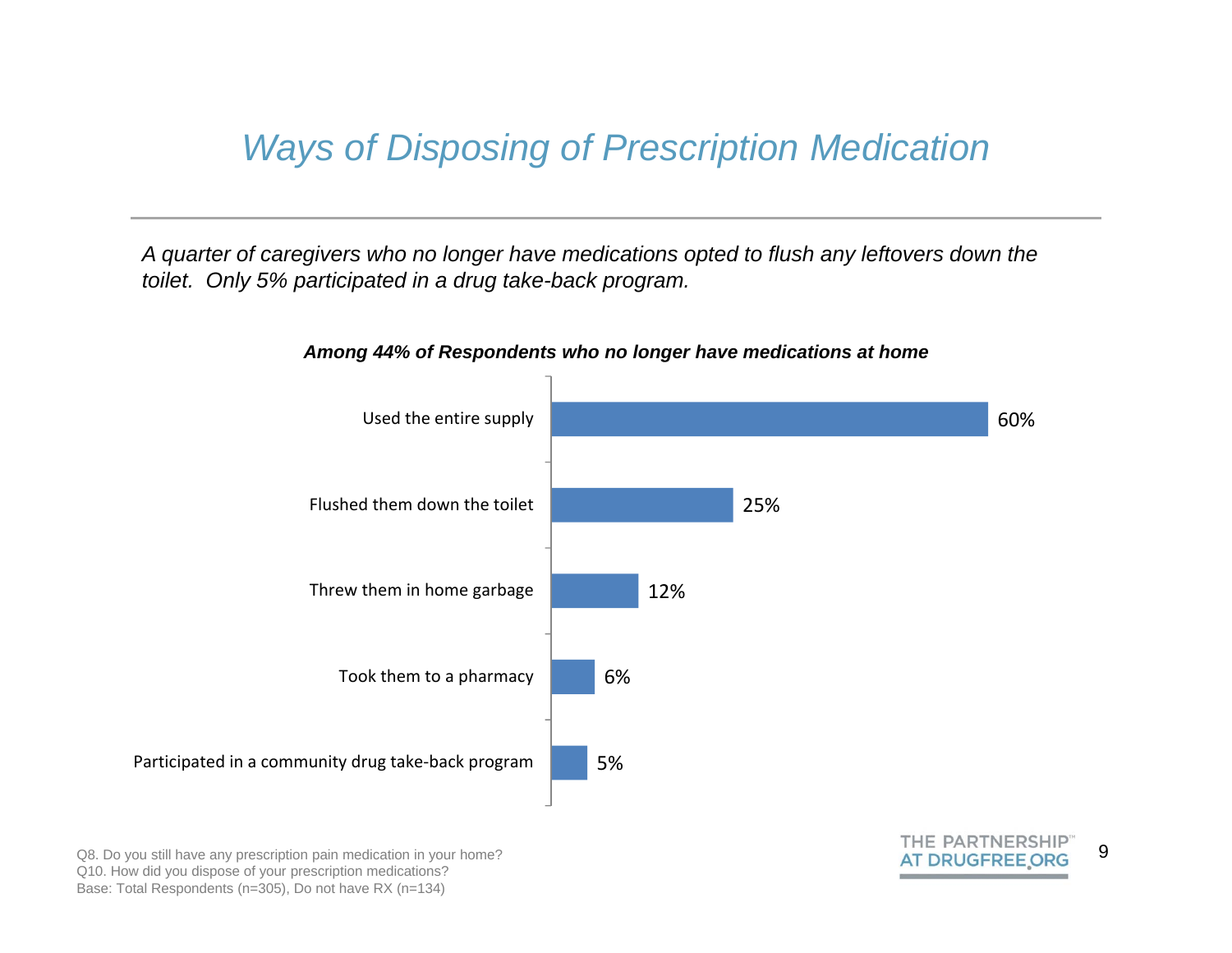### *Frequency of Using Pain Relievers without a Prescription*

*Nearly half of Parents have taken a pain reliever without a prescription and almost all of them did it to treat physical pain.* 



Q11. How often do you take prescription pain relievers without a prescription? Q12. What was the reason you used a prescription pain reliever without a prescription? Base: Total Respondents (n=305), Taken RX w/o prescription (n=139)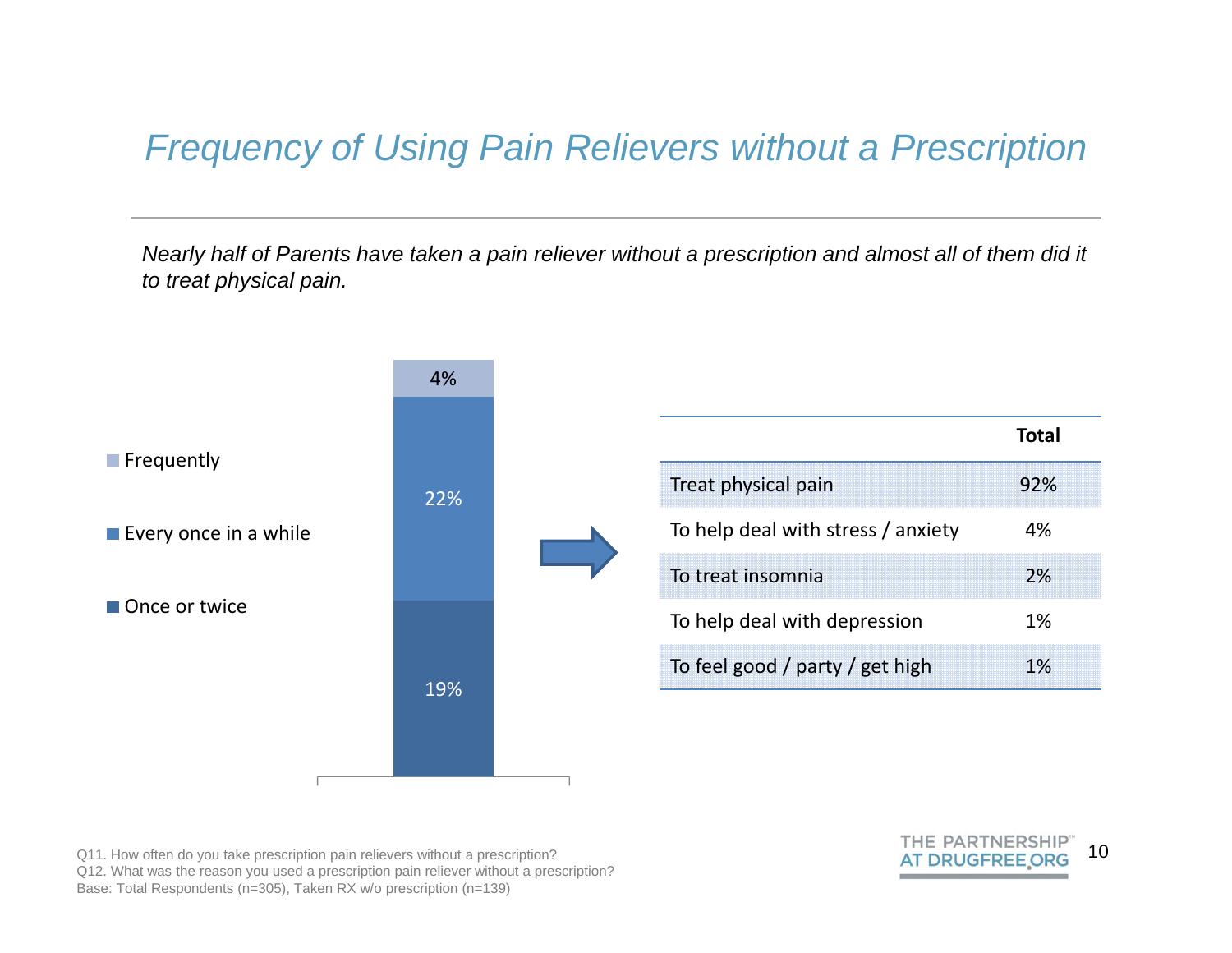### *Frequency of Giving Children Pain Relievers without a Prescription*

*Only 14% of Caregivers admit giving their children pain relievers that were not specifically prescribed to them. Nearly all say it was to treat physical pain.*



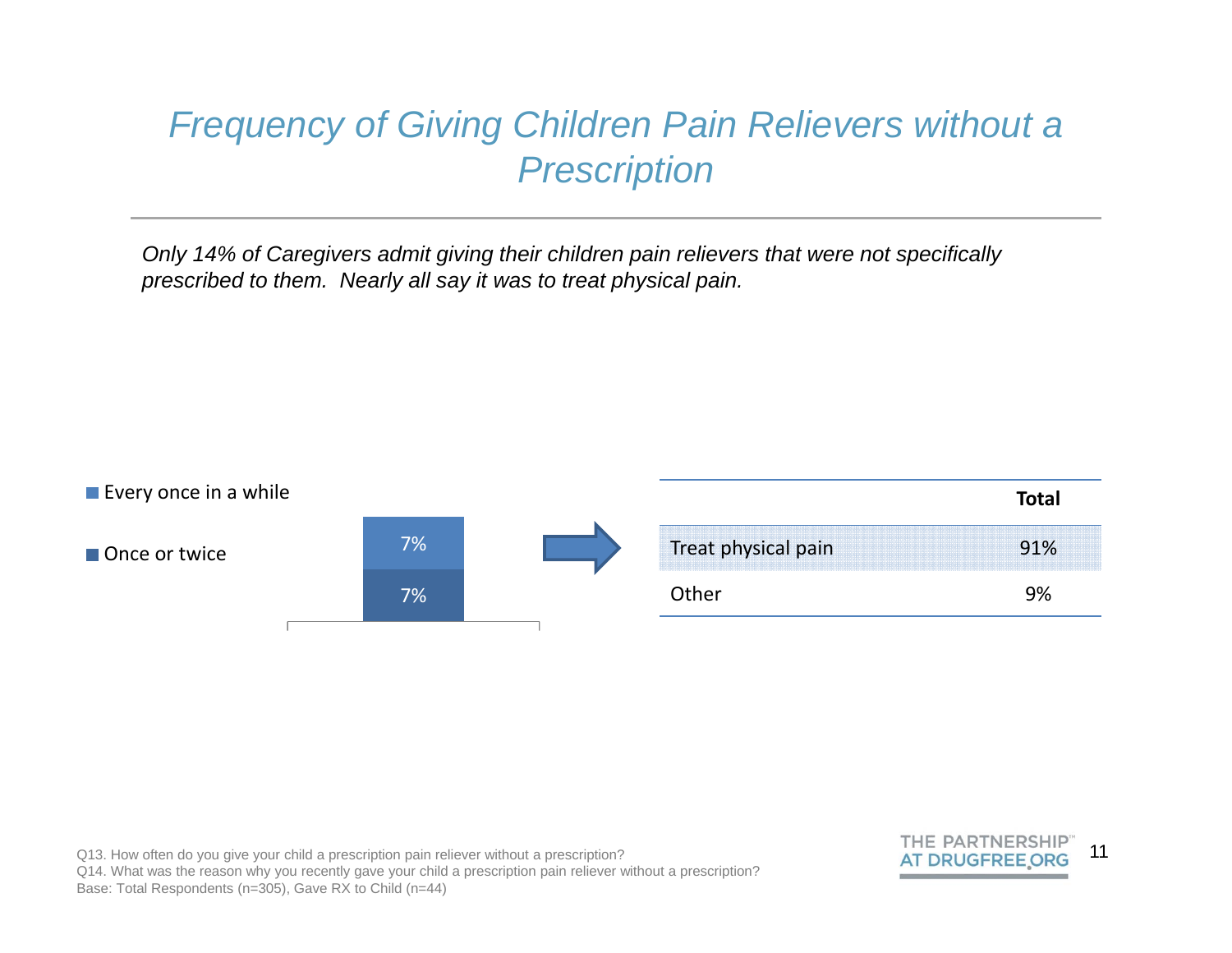*Has Your Child Used Pain Relievers You Have Not Provided to Them without a Prescription?*

*Only 4% of Parents believe their child may have taken pain relievers and 13% believe their children's friends use pain relievers to get high.*



Q15. To your knowledge has your child/children ever used a prescription pain reliever – that you have not given him/her – without a prescription? Q21. Are you aware of any of your child's/children's friends using prescription pain killers to get high? Base: Total Respondents (n=305)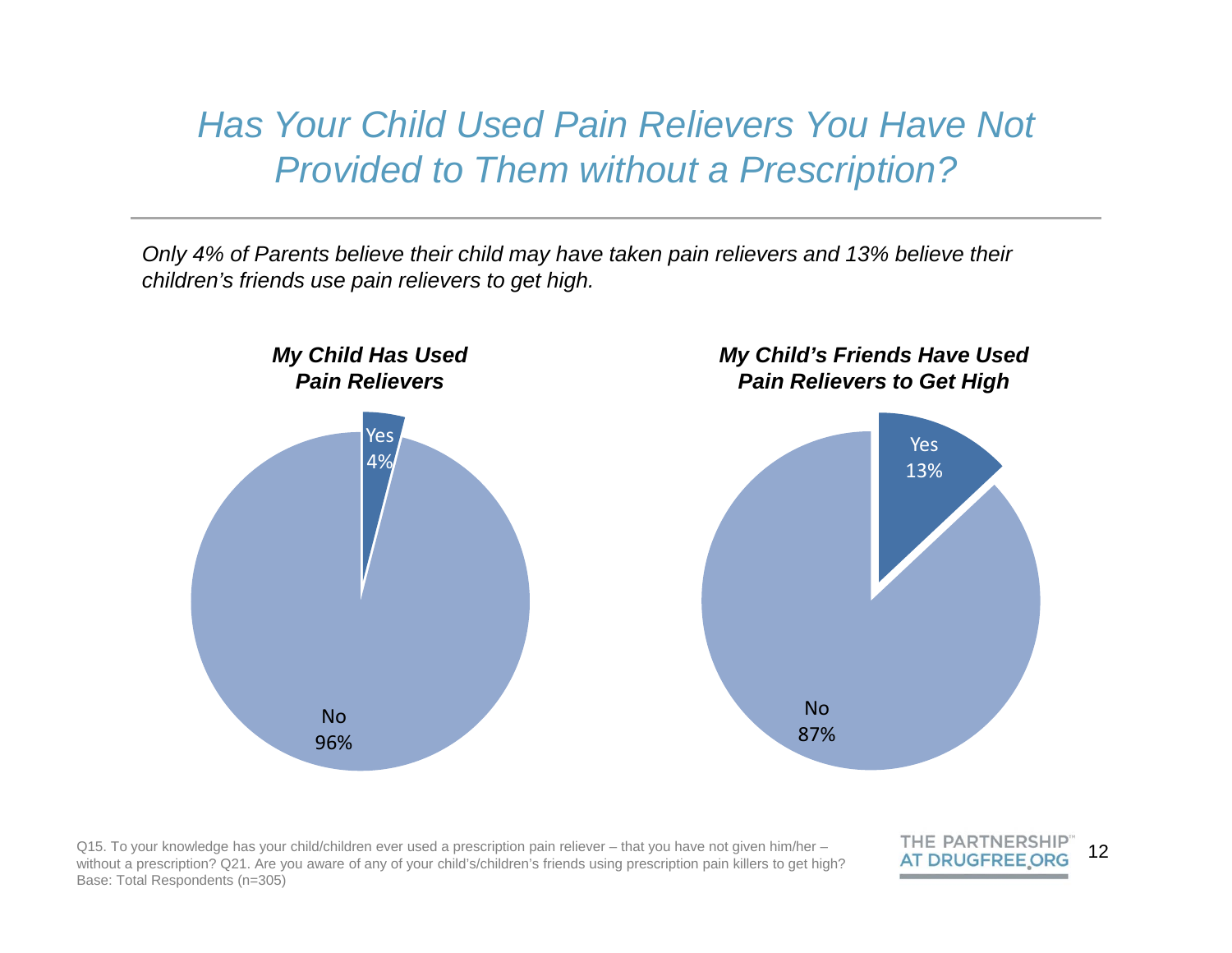### *Who Provides Pain Killers to Teens?*

*Parents believe most teenagers get pain killers from friends or their own homes. Over half also say teens are buying them from friends or drug dealers.*

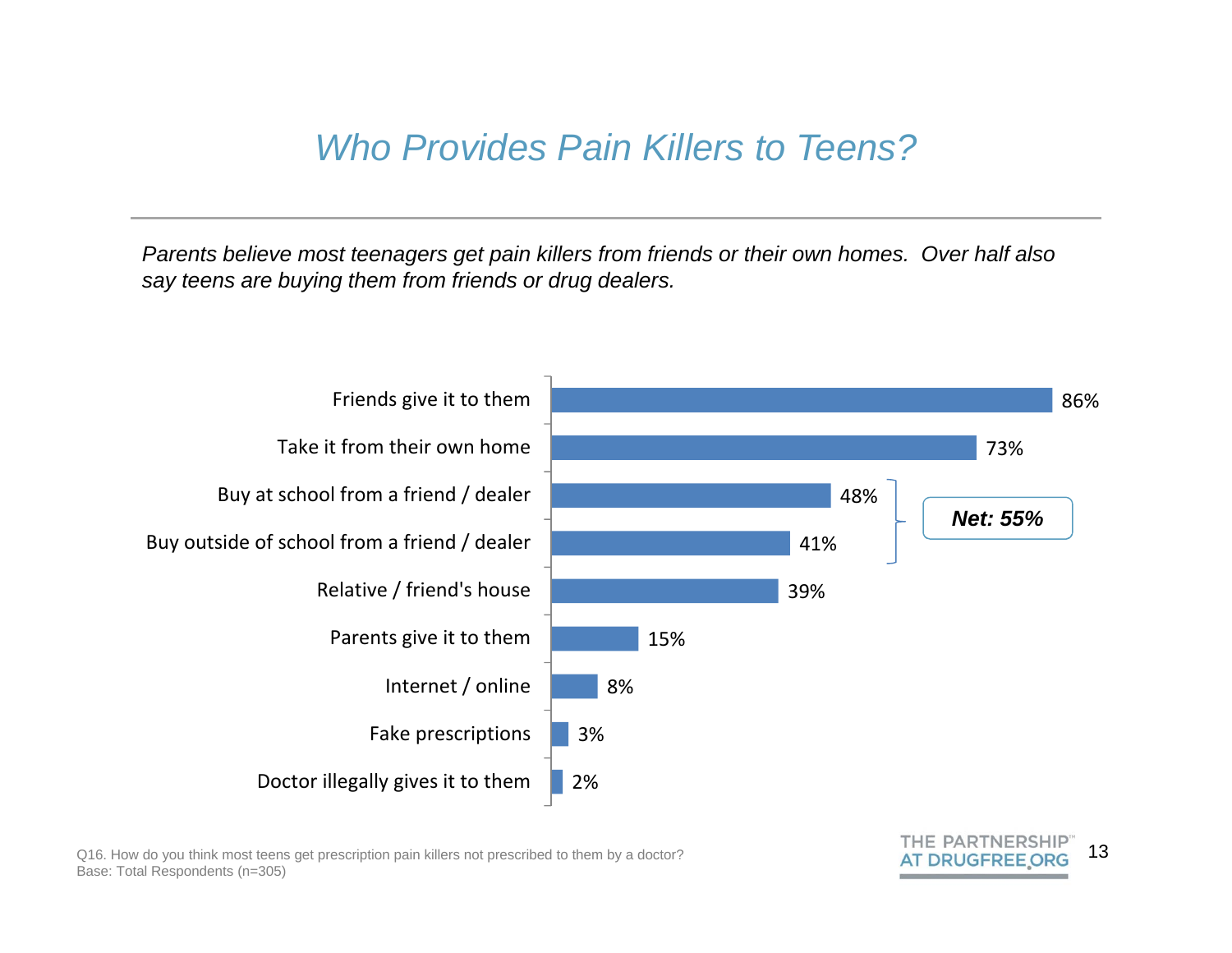#### *Grandparents and Pain Medication*

*A third of parents know that their own parents use prescription pain relievers. However, they are less likely to speak to them about safeguarding medication – only 1 in 10 have discussed it.*



THE PARTNERSHIP Q17. Does your child's grandparents keep prescription pain relievers where your child could access them when he/she visits or 14when they visit you? Q24, Have you spoken with your children's grandparents specifically about hiding potentially addictive medications AT DRUGFREE ORG when your children come to visit or when they visit you? Base: Total Respondents (n=305), Grandparents keep RX (n=216)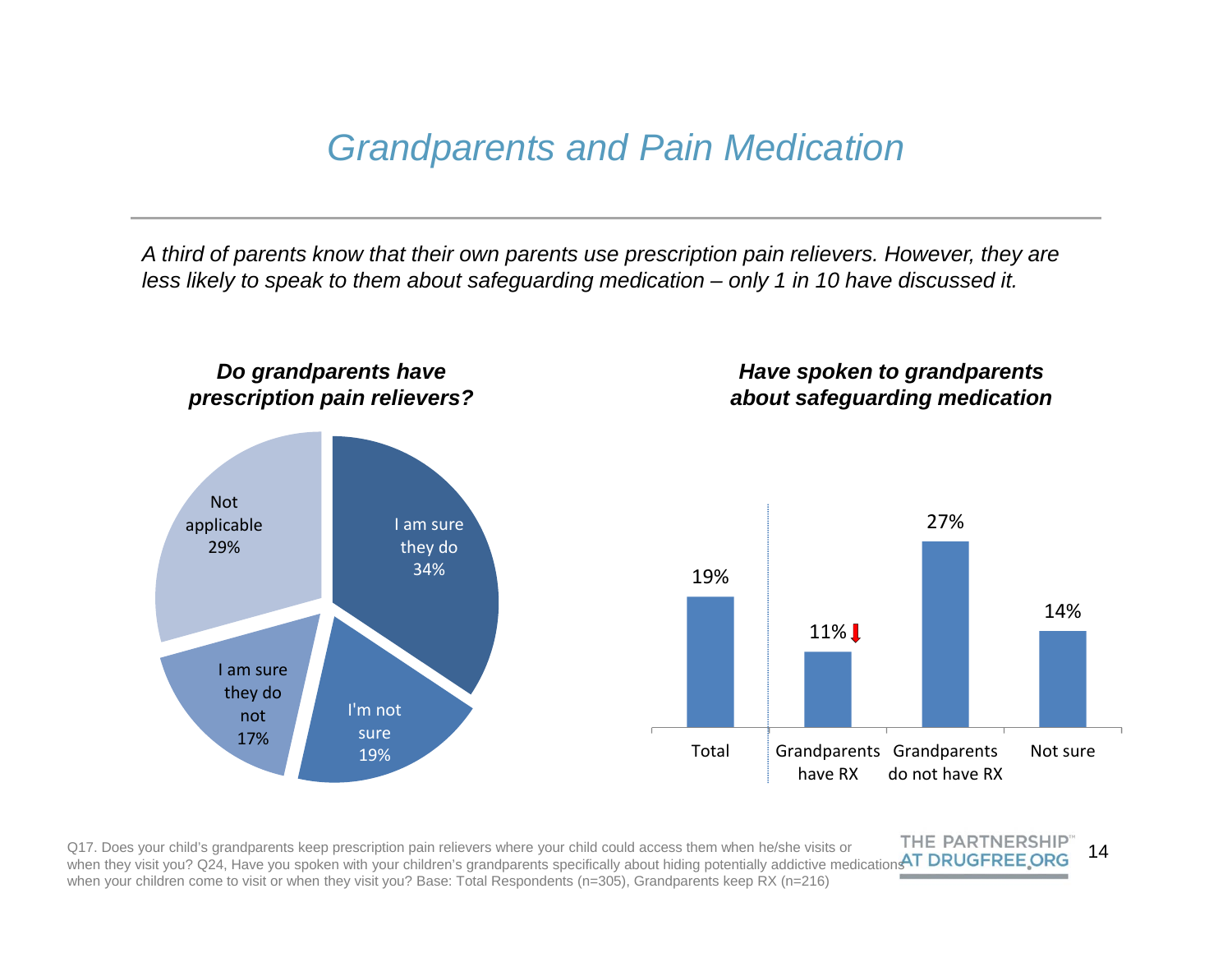### *Beliefs About Pain Medication*

*Nearly all parents agree that pain relievers can be as addictive as heroin. However, less than a third fully understand that the active ingredient in pain relievers is similar to heroin.* 



Q18. Please let us know how much you agree with the following statements. Base: Total Respondents (n=305)

THE PARTNERSHIP 15**AT DRUGFREE ORG**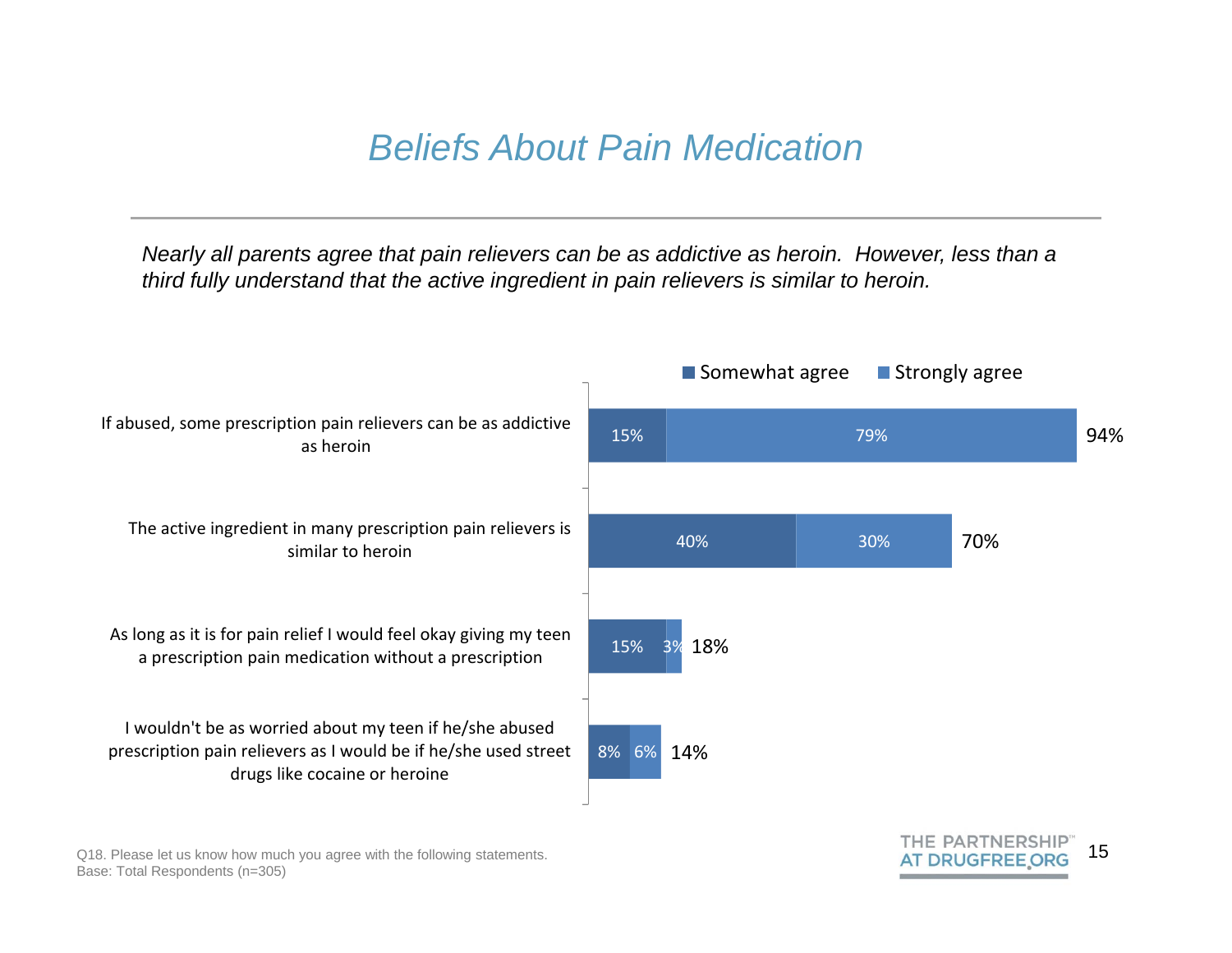### *Are Parents Talking to Their Children About Drugs?*

*All parents say they have spoken to their children about the dangers of alcohol and/or street drugs. However, only three-quarters have specifically discussed prescription pain killers with their kids.*

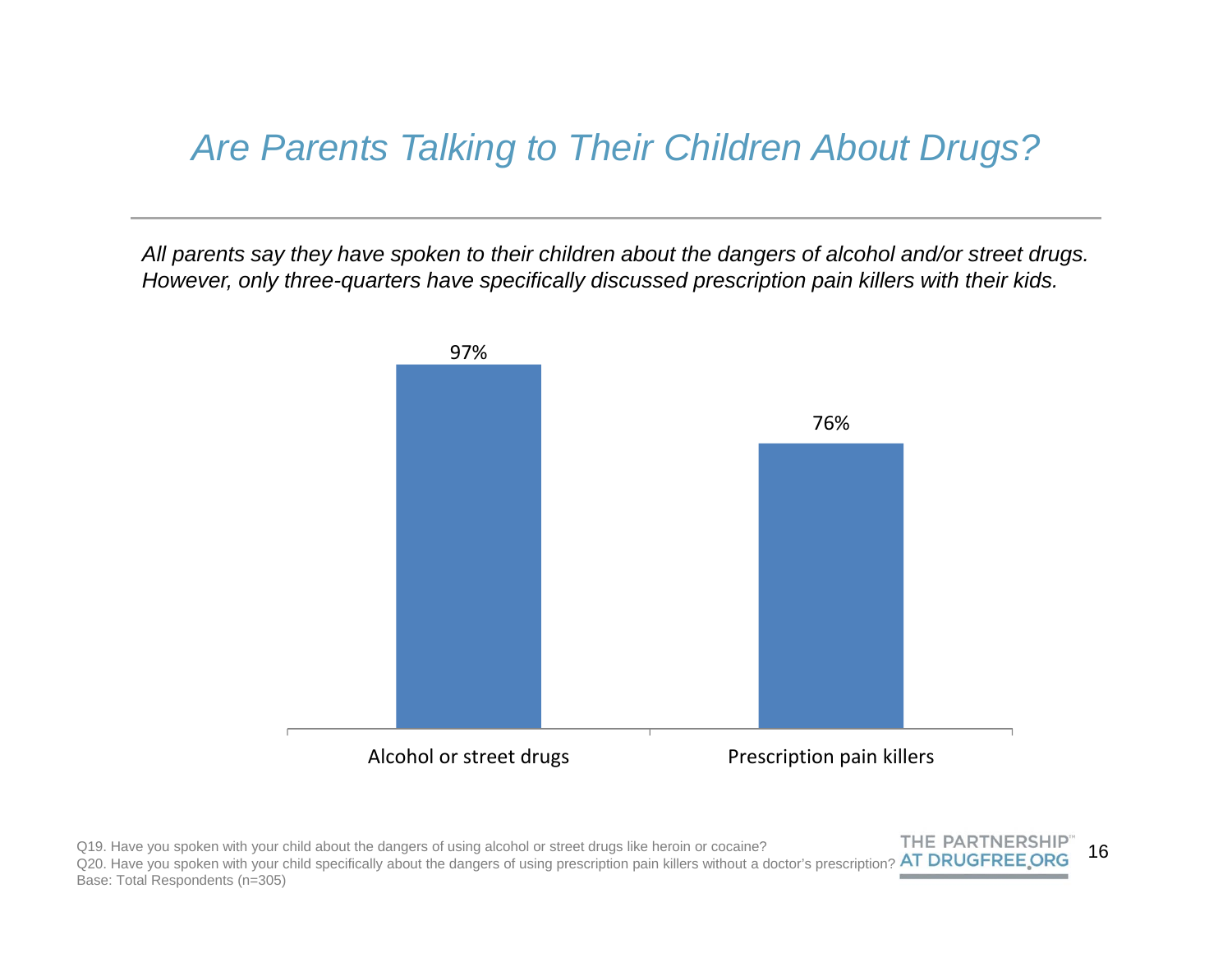#### **Do Parents Know What to Do If Their Child Was Abusing** *Prescription Pain Medication?*

*Approximately 9 out of 10 parents say they would know what to do if their child was abusing pain relievers. Three-quarters would talk to their pediatrician first and nearly half would call a treatment center.*



*Do parents know what to do? What would they do?*

Q22. If you knew your child was abusing prescription pain killers would you know what to do? Q23. If you knew your child was abusing prescription pain killers, what would you be most likely to do? Base: Total Respondents (n=305)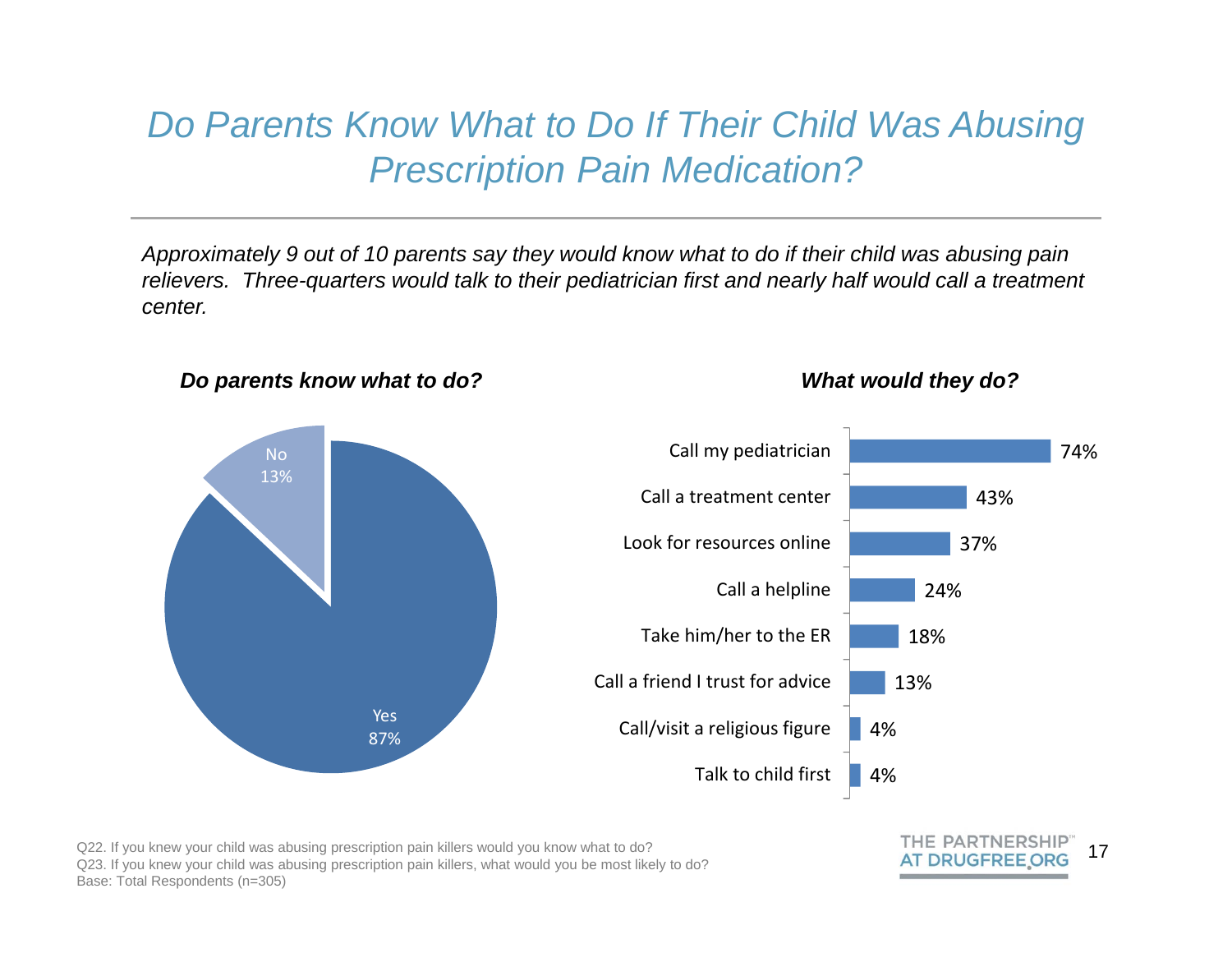### *Drugs of Most Concern Among Parents*

*A third of parents do not believe their children will try any drugs. Alcohol is the substance parents are most worried about their child using.* 



Q26. Which substance below are you most concerned that your child MIGHT use? Base: Total Respondents (n=305)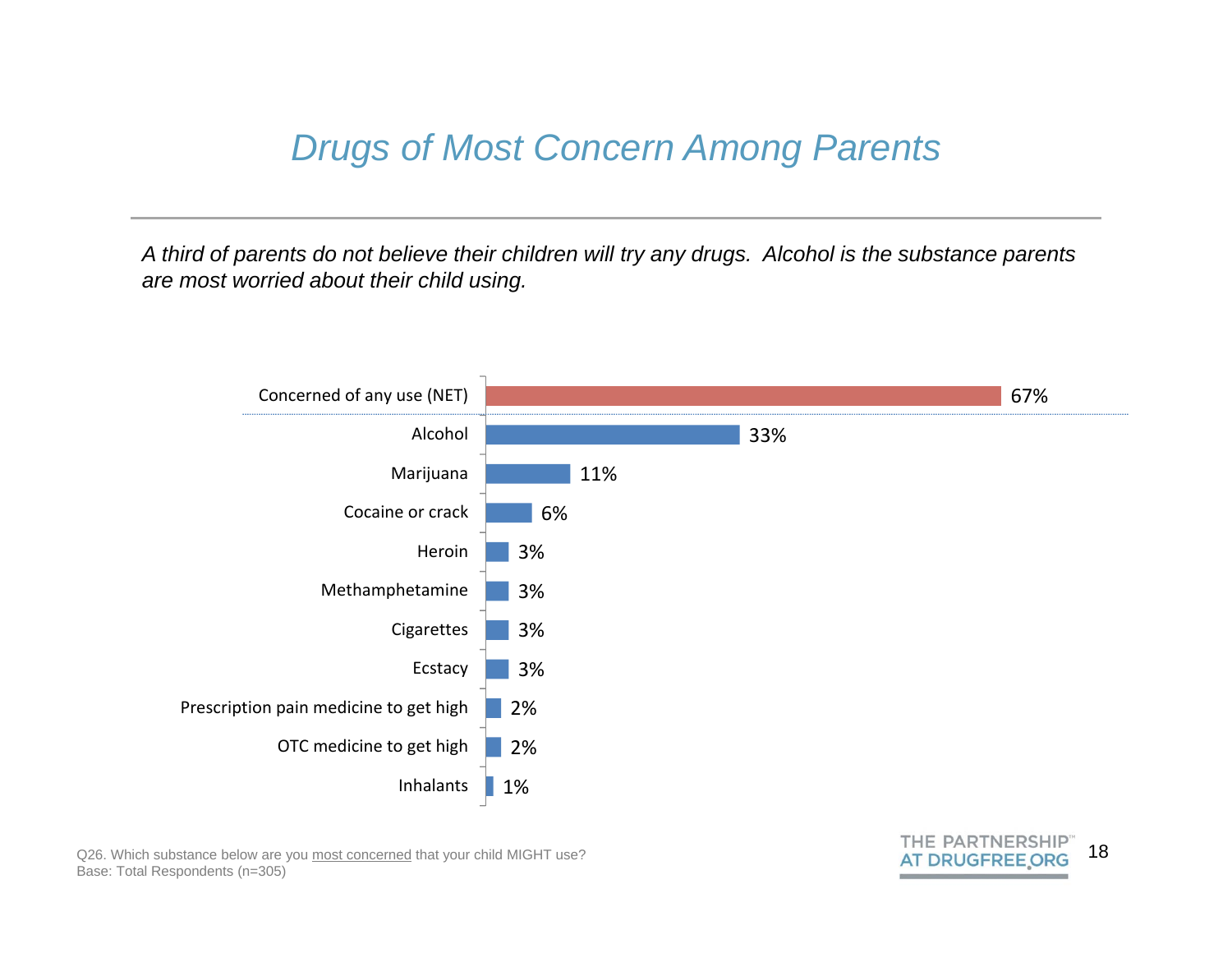

# **SAMPLE PROFILE**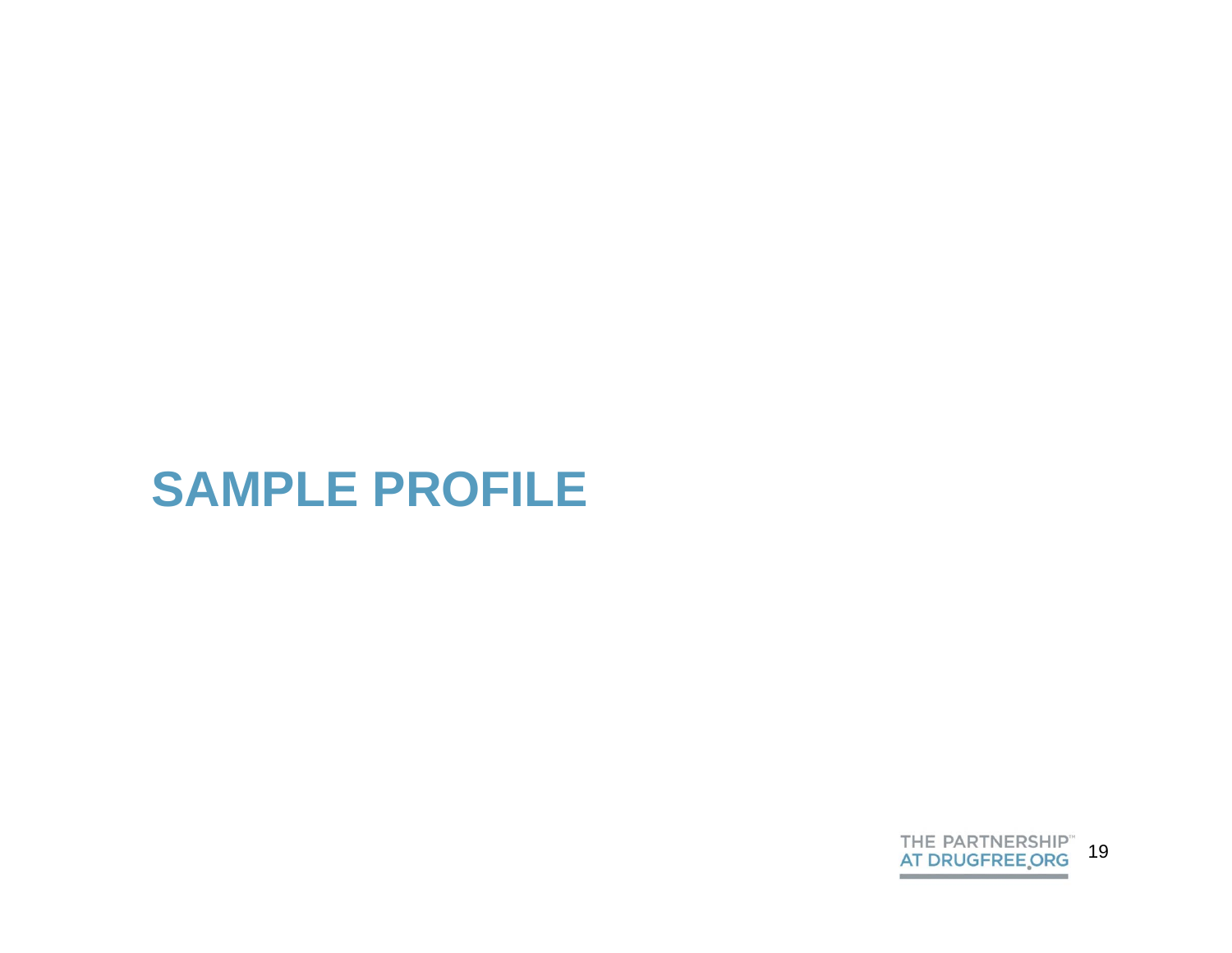### *Types of Prescription Drugs Used in Past 2 Years*

*Oxycodone and Hydrocodone are the top prescribed medications used by parents with children living at home.*



Q5. In the last 2 years, which of the following prescription pain relievers have you been prescribed or had in your home even if it is not prescribed for you? Base: Total Respondents (n=305)

THE PARTNERSHIPT 20 **AT DRUGFREE ORG**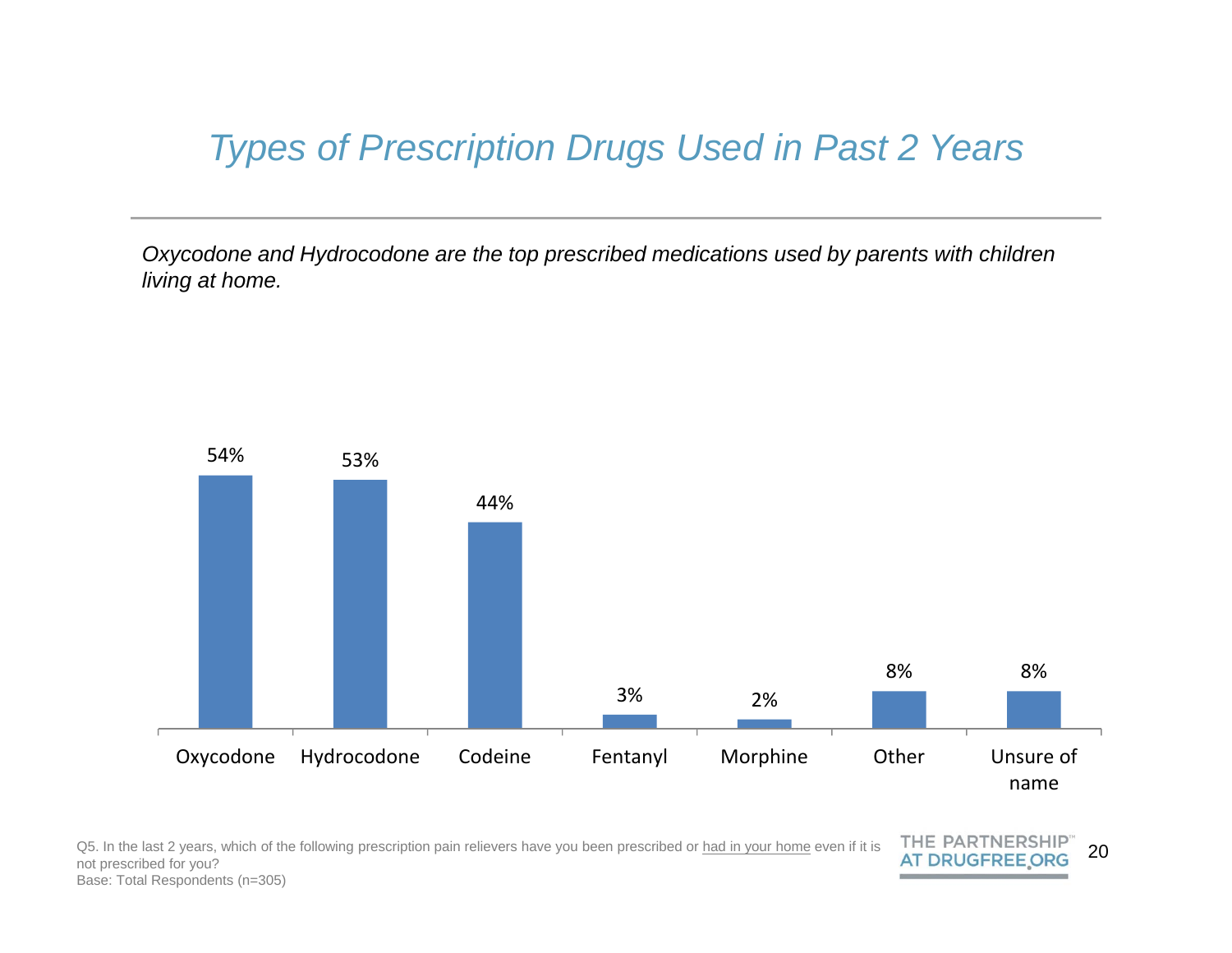#### *Children Age and Gender*



*Number of children* 

|              | <b>Average Age</b> | <b>Male</b> | <b>Female</b> |
|--------------|--------------------|-------------|---------------|
| First child  | 18                 | 53%         | 47%           |
| Second child | 17                 | 52%         | 48%           |
| Third child  | 17                 | 41%         | 59%           |
| Fourth child | 14                 | 71%         | 29%           |

THE PARTNERSHIP"<br>AT DRUGFREE.ORG 21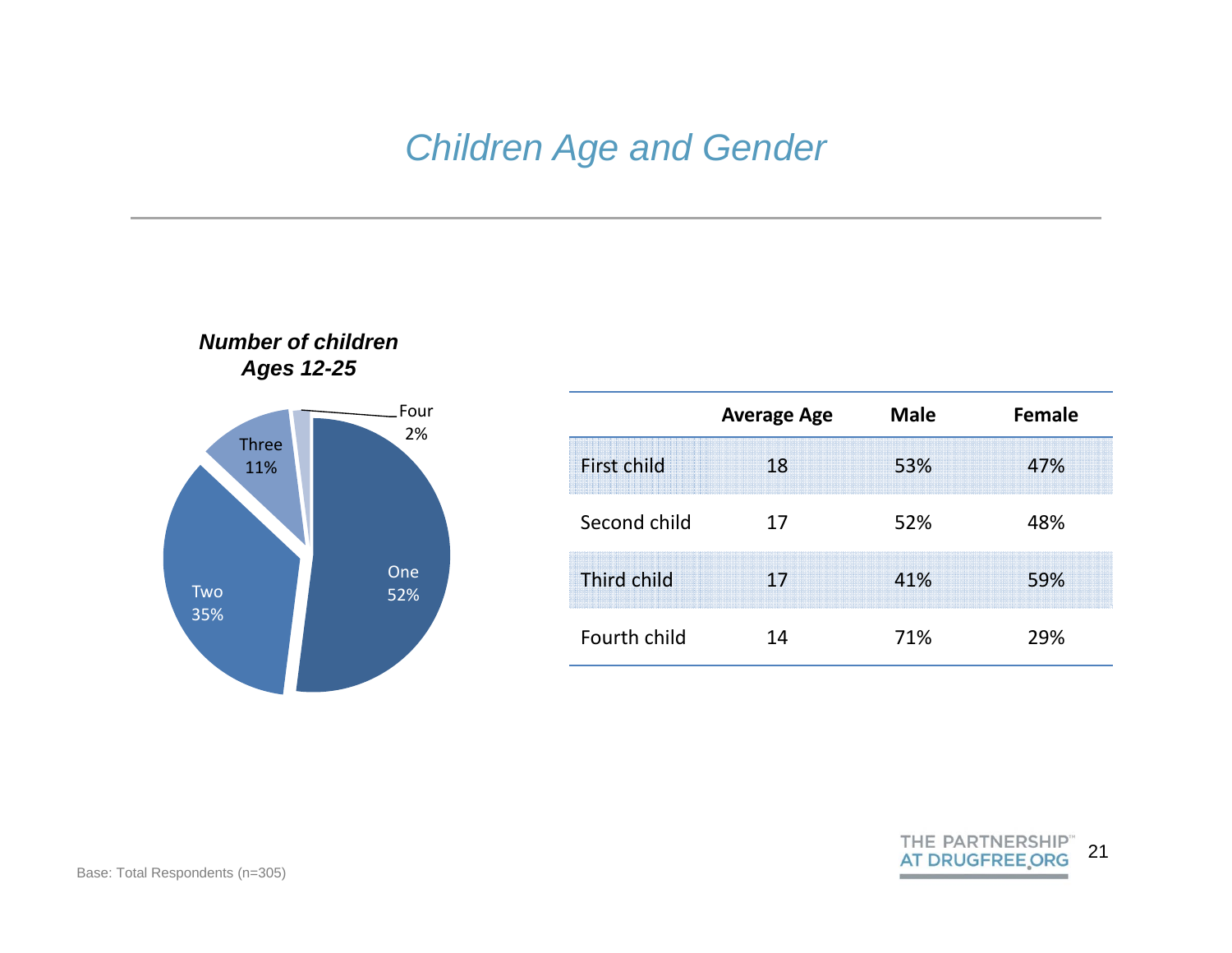#### *Gender, Age, Relationship to Children*

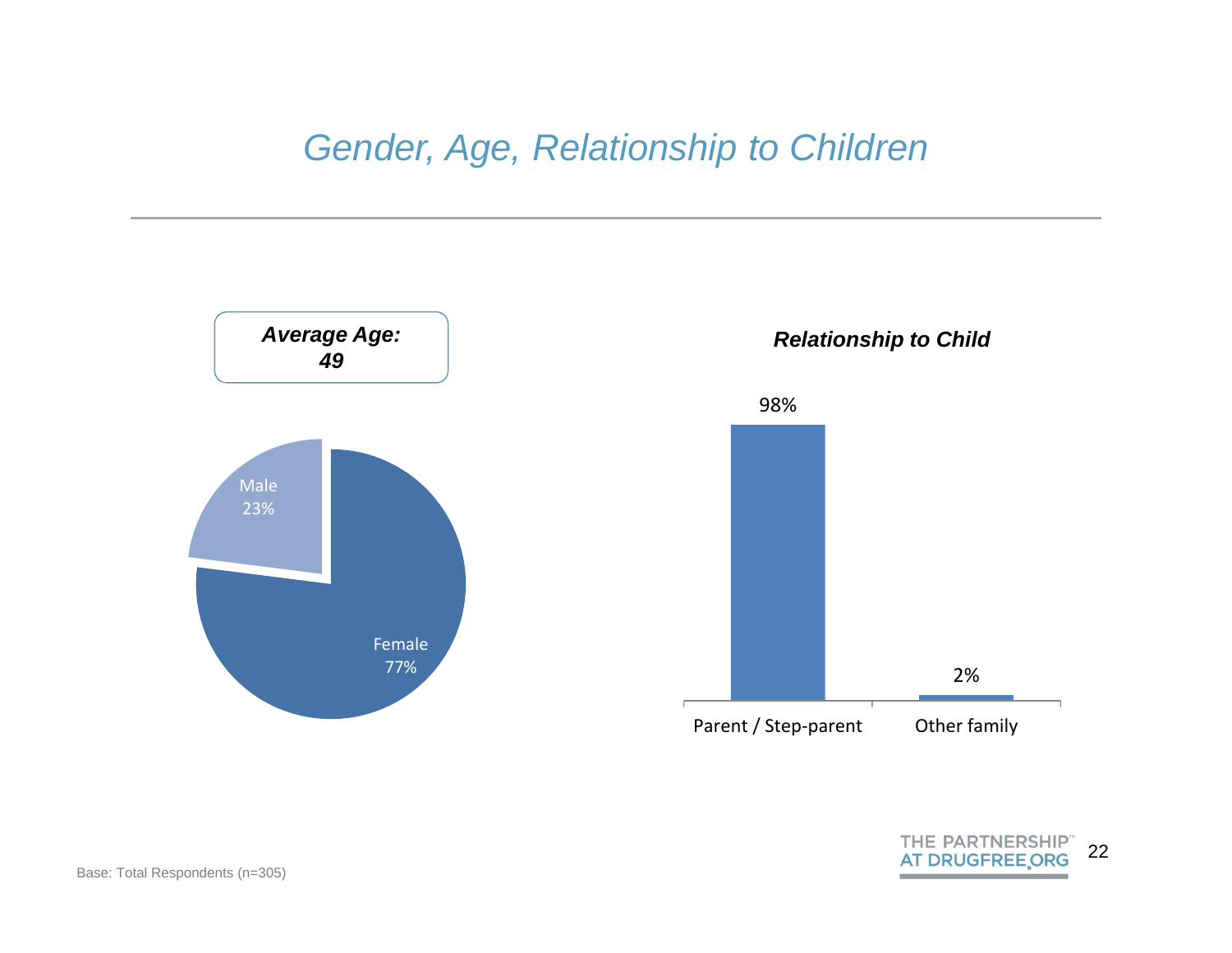#### *Marital and Employment Status*



THE PARTNERSHIP" 23 **AT DRUGFREE ORG**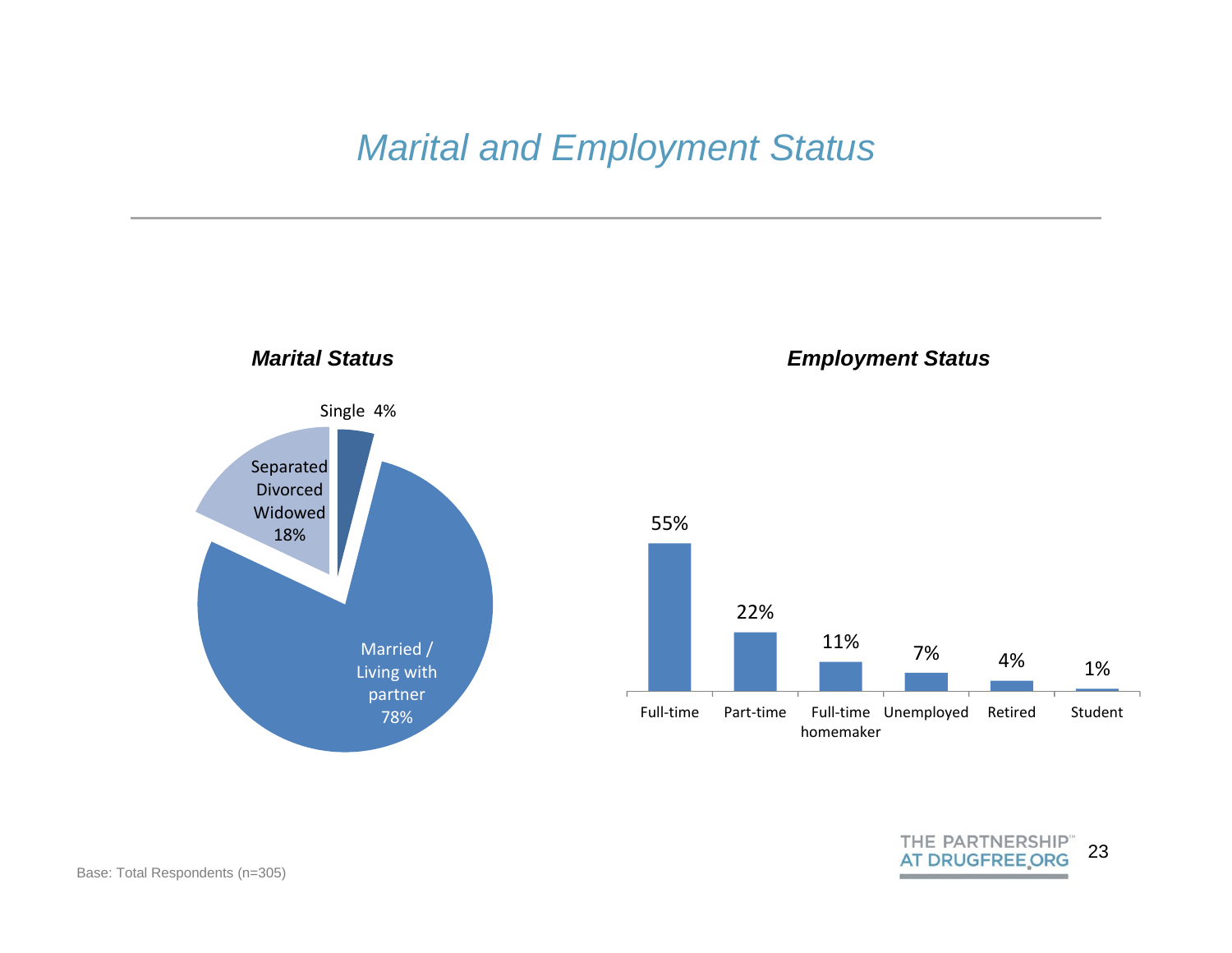*Highest Level of Education*